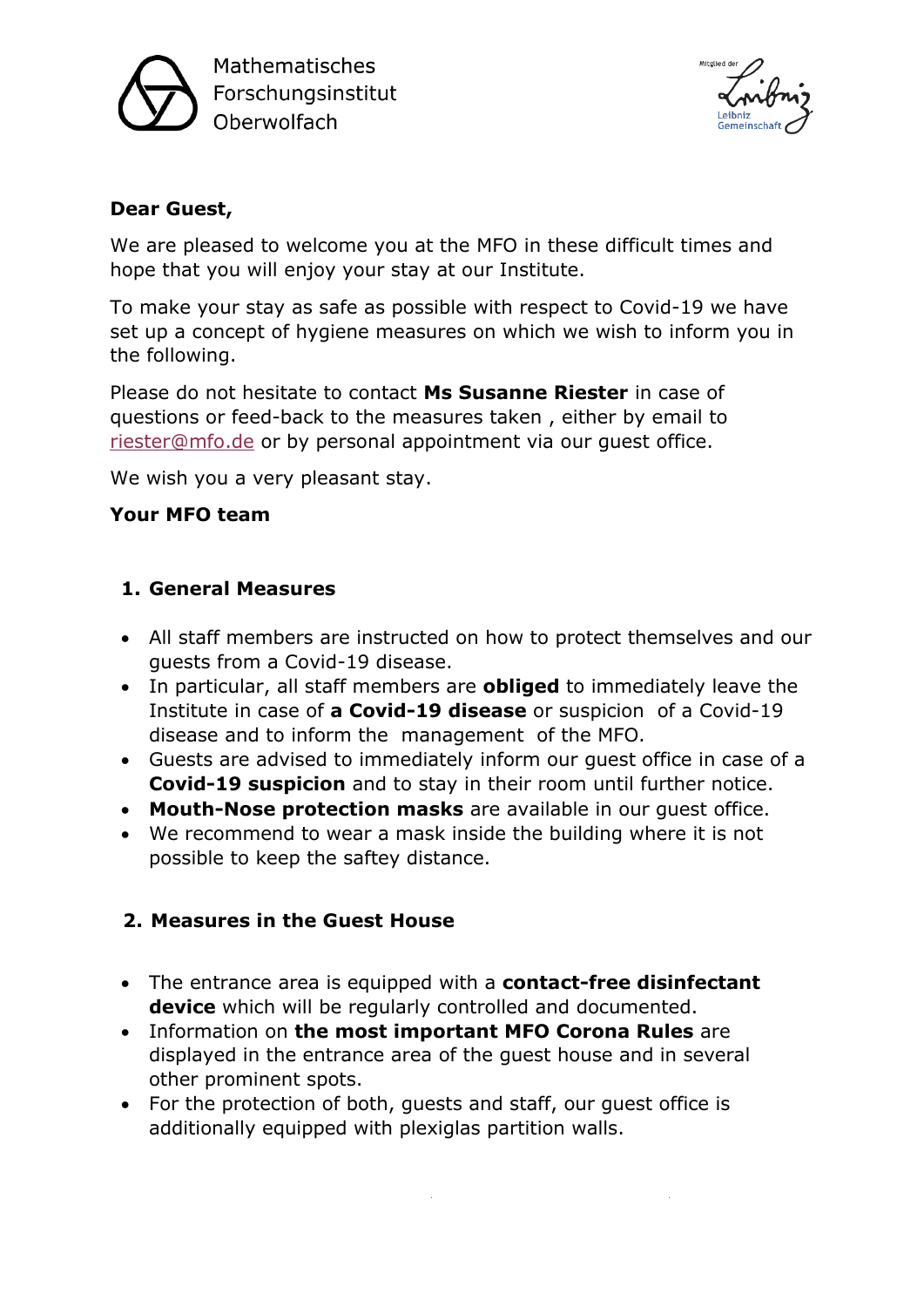# **3. Measures in the Dining Hall**

- Upon **arrival on Sunday evening** packed meals will be available in the dining hall from 6:30 p.m., with vegetarian, vegan or specials marked seperately.
- The dining hall now also includes our cafeteria where additional tables have been placed. This is necessary in order to be able to keep the safety distance and to set up a , one-way principle' when entering or leaving the dining hall. Tables and chairs will be cleaned/disinfected after each meal.
- The size of our dining hall ensures to keep to the recommended safety distance. Please use **entrance and exit** as stated.
- **Breakfast** is partially served at the table, additionals like fruit salad, muesli, eggs will be served from a buffet.
- During the afternoon **coffee/tea break** cake will be served in the cafeteria.
- Please always keep to the minimum safety distance in the counter area.

# **4. Rooms**

- Our houskeeping staff wears masks and fresh disposable gloves for every room
- The houskeeping cleaning regiment follows standard sanitation rules.

# **5. Measures for the workshop routine**

A contact-free disinfectant device is installed at the main entrance of the library building

# **5.1. Large Lecture Halls**

The Lecture Halls 1 and 2 are equipped with windows, airing the rooms is therefore easy. The air condition is equipped with separate ingoing and outgoing airflow systems.

#### **5.2 Discussion-corners**

There are several facilities both in the library building as well as in the guest building offering space for smaller discussion groups keeping a safe distance (see attached maps). Similar facilities can also be found outdoors.

#### **5.3 Public rest rooms**

Public rest rooms will be controlled and cleaned twice daily, if necessary more frequently. Please consider using the toilet in your room.